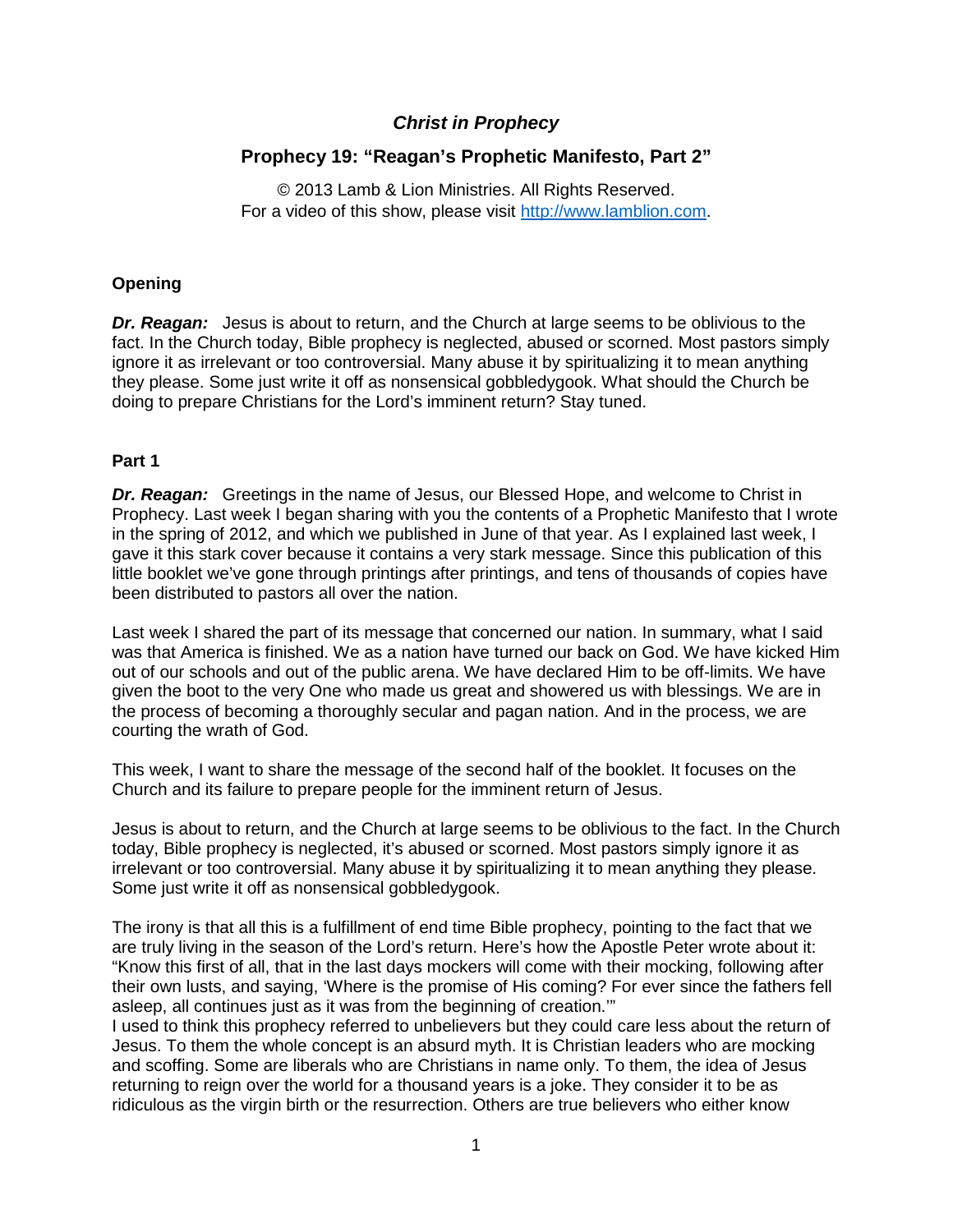nothing about Bible prophecy or else have some perverted concept of it. Increasingly they are espousing the unbiblical concept of Postmillennialism.

Postmillennialism is the idea that the Church will take over the world either through political action or evangelism, or a combination of the two, and that the Church will then rule over the earth for a thousand years. At the end of this reign, the Church will surrender the kingdom to Jesus who will transport the Church to Heaven and burn up the earth. Folks, few concepts could be more unbiblical! The Bible makes it clear that the vast majority of humanity will always reject the Gospel. And the Bible makes it equally clear that as we approach the end of the Church Age, society will grow increasingly evil rather than increasingly righteous.

Furthermore, Postmillennialism is based upon the Humanist assumption of inevitable progress which, in turn, is based upon a belief in the essential goodness of man. Again, this is a very unbiblical concept. The Bible teaches that man is born with a sin nature that makes him inherently evil. Man cannot elevate themselves by their own effort. Nor can man be perfected by education or the revolution of society. God will prove this during the upcoming millennial reign of Jesus. During that time, all the world will be flooded with peace, righteousness and justice. And yet, at the end, when Satan is loosed, he will be able to lead a worldwide revolt against Jesus.

Jesus' rule with a rod of iron may produce outward conformity, but inwardly, there will be boiling resentment that will explode into an open rebellion. Man will not be transformed by life in a paradise on earth. And that's because people can only be truly transformed by the indwelling of the Holy Spirit that comes through faith in Jesus as our Lord and Savior.

The end time viewpoint that is held by the Catholic Church and the majority of Christian denominations today is called Amillennialism. It is the strange concept that the Millennial reign of Jesus began at the Cross and continues to this day. Like the Postmillennial view, this view is based on a spiritualization of Scripture which is a nice way of saying that it is based on an outright denial of what the Scriptures plainly state.

Logic alone is sufficient to destroy the Amillennial viewpoint. For example the Bible teaches that during the Millennium, the earth will be flooded with peace, righteousness and justice. Can anyone truly argue with a straight face that such an atmosphere prevails today? Or the Bible says that during the Millennium, Satan will be bound so that he can no longer deceive the nations of the world. Is that a present reality? Of course not. All the nations of the world, without exception, are deceived and exist in a state of rebellion against God.

The Bible says six times in the book of Revelation that the Millennium will last 1,000 years. And yet Amillennials say the Millennium began at the Cross and will continue indefinitely until the return of Jesus. Who is correct? The Bible or the Amillennialists?

A literal reading of end time prophecies, seeking the plain sense meaning, will produce what is called the Premillennial viewpoint. According to this view, society will disintegrate in the end times, becoming as immoral and violent as it was in the days of Noah. The Church will be taken out of the world in an event called the Rapture, and then God will begin to pour out His wrath during a seven year period called the Tribulation.

At the end of the Tribulation, Jesus will return in majesty and glory. A great remnant of the Jews will accept Him as their Messiah. Jesus will then regather these believing Jews to Israel and establish them as the prime nation of the world. Jesus will then begin His thousand year reign from Jerusalem during which time the earth will experience peace, righteousness and justice.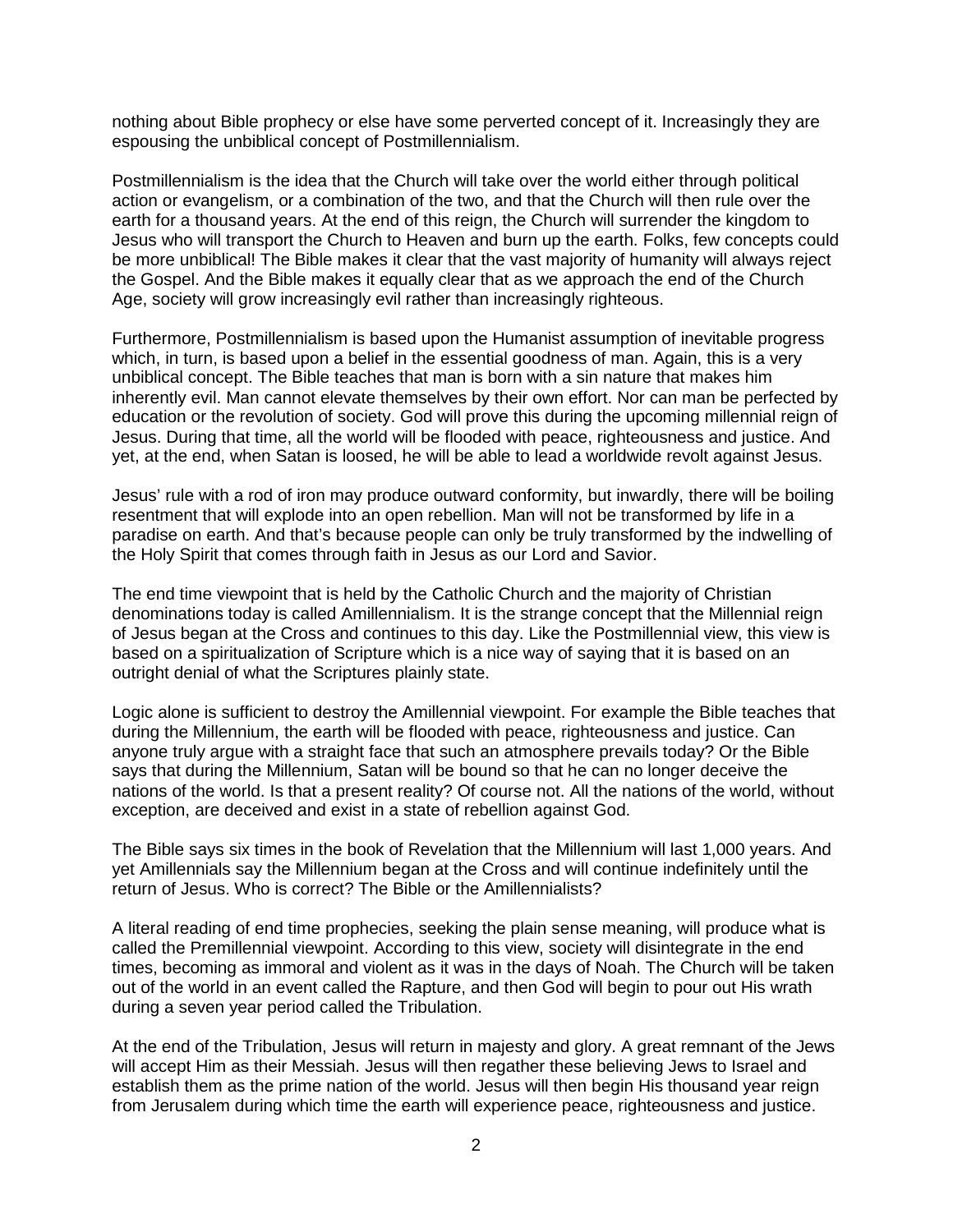This clear meaning of the Scriptures has been rejected by the Church ever since 400 AD due to anti-Semitism. The Jews were classified as "Christ-killers," and the argument was made that God had "washed His hands of them." Further, it was argued that the Church had replaced Israel and had thus become the heir of the promises which God had given the Jews. The wretched theology that developed from these un-biblical assumptions came to be known as Replacement Theology. It contends that the Church has replaced Israel and God has no further purpose for the Jews. Accordingly, the advocates of this theology argue that God's promise to the Jews of a future kingdom has been annulled and has been transferred to the Church.

Replacement Theology is thoroughly unbiblical, as any reading of Romans 9-11 will clearly prove. In these chapters Paul affirms the Old Testament prophecies that God will save a great remnant of the Jews in the end times, and He will fulfill for them all the promises that He has made to the Jewish people. Paul specifically addresses the issue of Replacement Theology in two places in the book of Romans.

In the third chapter he asks this rhetorical question concerning the Jewish people: "If some did not believe, their unbelief will not nullify the faithfulness of God, will it?" For almost 1,600 years, ever since 400 AD, the Church has answered, "Yes!" But Paul answers his question in directly the opposite manner by declaring, "May it never be! Rather, let God be found true, though every man be found a liar . . ."

Likewise in Romans 11, Paul addresses the issue again, once again using a rhetorical question: He says, "I say, has God not rejected His people, has He? Has He rejected His people?" And once again, the Church has always answered, "Yes! He's rejected them." But Paul responds by saying, "May it never be! . . . God has not rejected His people whom He foreknew." Whether Church leaders like it or not, God has promised the Jews that one day the Messiah will establish a kingdom for them and through that kingdom He will reign over all the earth.

There is no excuse for the Church to be covetous of the promises of God which He has made to the Jewish people. God has also made some marvelous promises to the Church. And one, of course, is the Rapture.

Another is the promise that we will reign with Jesus over all the Gentile nations of the earth. My friends it is time to stop playing games with God's Prophetic Word. There is just too much at stake to simply say, "Every man to his own opinion." Jesus is about to return. The Church Age is about to come to a screaming halt. The world is on the threshold of the most horrendous time in human history the Great Tribulation when God will pour out His wrath on this God-hating world, and one half of humanity and two-thirds of the Jews will be killed in a period of only seven years.

Yet, despite this impending horror, Church leaders are lulling people into believing that the return of Jesus is some far distant possibility that is a current "distraction" to Christian living. What garbage! The Word says the return of Jesus could occur at any moment. The Word says that we are to live looking for the return of Jesus. The Word says that living with the expectation and hope of the Lord's return will produce holiness in our lives. The Word provides signs we are to watch for that will signal the season of the Lord's return.

Today, one would have to be spiritually blind to not discern the fact that the future has arrived. The ancient prophecies pointing to the season of the Lord's return are being fulfilled before our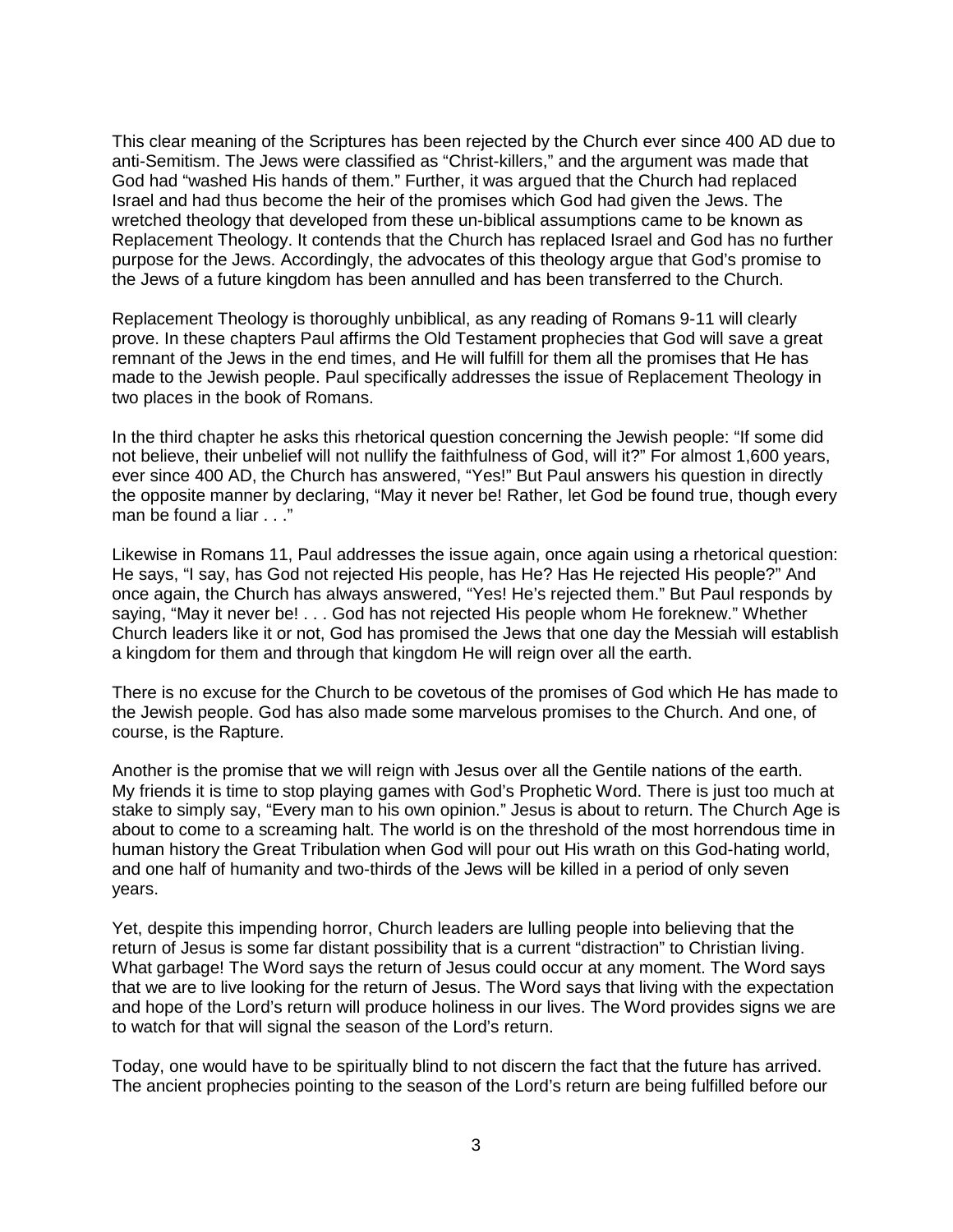very eyes. The signs are literally shouting the Lord's soon return. And yet most Church leaders seem to be blind to the signs.

Speaking of signs of the times how, for example, can a person ignore the supernatural regathering of the Jewish people back to their homeland from the four corners of the earth? This regathering in unbelief is the most prolific prophecy in the Old Testament, and it is always pictured in an end time context. Jeremiah proclaims two times that when history is over and done, and the Jewish people look back on it they will consider the current regathering to be a greater miracle than their deliverance from Egyptian captivity. This regathering began in the late 1890's and continues to this day from 40,000 Jews in Israel in 1900 to over 6 million today.

No other people in history have been so widely scattered all over the world. No other people in history have been so hated and so systematically persecuted. No other people have been submitted to such an unspeakable atrocity as the Holocaust. No other people have been so devoid of hope. Yet, God miraculously preserved them, as He said He would. And He has regathered them, just as He said He would. But Christian leaders write-off these miracles of their preservation and regathering as an "accident of history" with "no prophetic significance." Incredible!

We are blessed to be the generation that is witnessing the fulfillment of these prophecies, and yet the average Christian seems totally unaware of them, and even worse, many who are aware of them have the unmitigated audacity to deny that they are a fulfillment of prophecy or that they have any spiritual significance.

Twenty-five hundred years ago the prophet Daniel said that in the end times the last great Gentile Empire — the Roman Empire — would be revived and that the Antichrist would rise out of it. Is the revival of the Roman Empire today, in the form of the European Union, an accident of history? I don't think so. The prophet Zechariah said that in the end times the nation of Israel would come back into existence and that all the nations of the world would come against it. Is the rebirth of the state of Israel in May of 1948 an accident? What about the way in which all the nations of the world are coming together against Israel over the issue of who will control Jerusalem?

The prophet Ezekiel said that in the end times all the Arab nations would attempt to take the land of Israel. Are their attempts today an accident of history? Jesus said we were to watch Jerusalem. He prophesied that the city would be destroyed and the Jews dispersed, but He also prophesied that in the end times the Jews would return and occupy the city. Was the reoccupation of the city of Jerusalem by the Jews in June of 1967 for the first time in 1,897 years an accident of history? I don't think so. New Testament prophets warned that one of the foremost signs of the end times would be an epidemic of apostasy in the Church. Is the present gross apostasy we are experiencing today an accident of history? I don't think so.

What's the problem with the Church today? Why are so many Christians and their leaders ignoring the fact that Jesus is at the very gates of Heaven waiting for His Father's command to return? Why is the Church so spiritually blind? Why are so many pastors more focused on church growth than on sounding the alarm that Jesus is coming soon? Again, the lackadaisical attitude that prevails about the Lord's imminent return is a fulfillment of end time prophecy. Listen to these words from 2 Timothy: "For the time will come when they will not endure sound doctrine; but wanting to have their ears tickled, they will accumulate for themselves teachers in accordance to their own desires, and will turn away their ears from the truth and will turn aside to myths."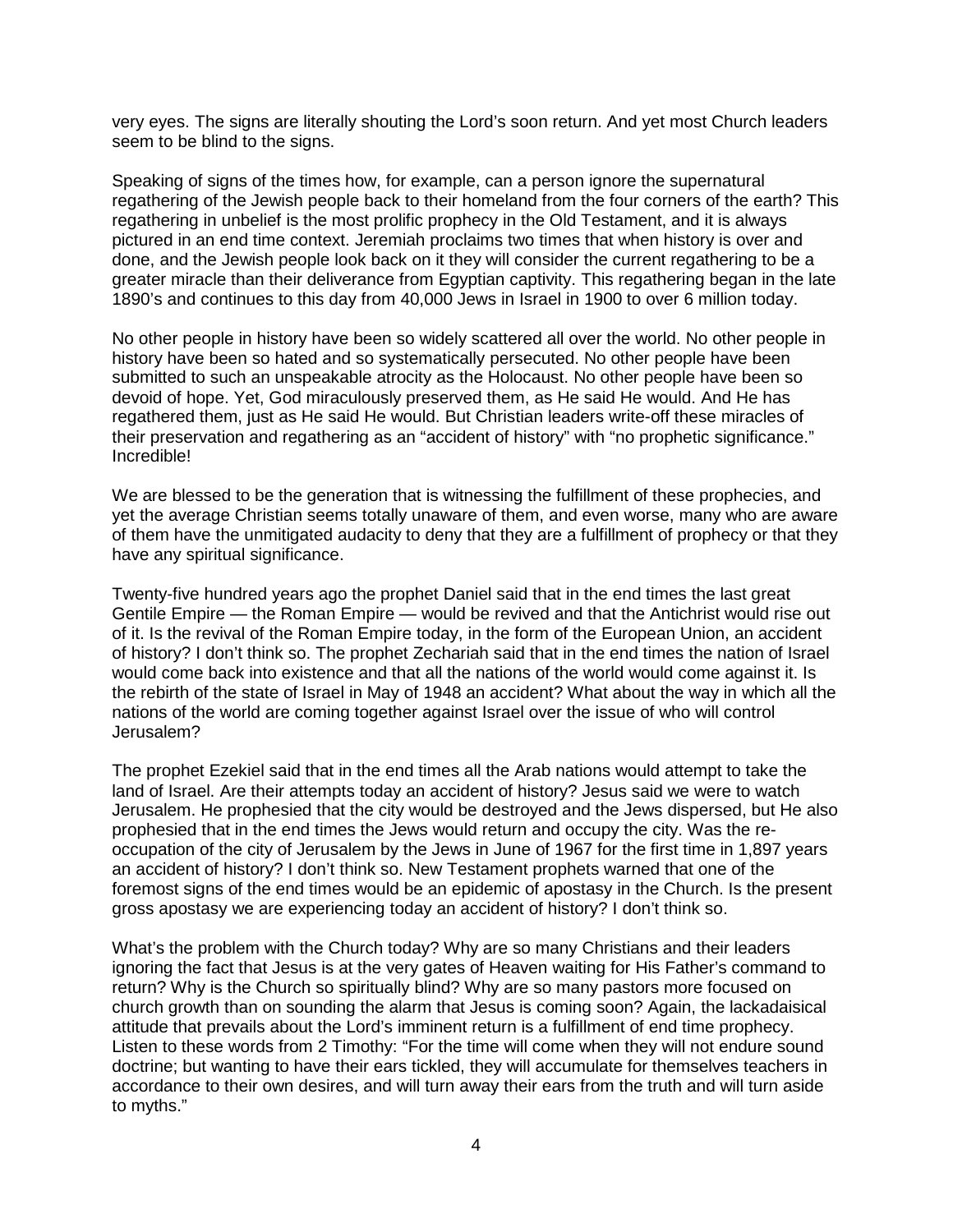We have arrived at the end of the end times which began with the establishment of the Church on the Day of Pentecost. Again, we are living on borrowed time. And Satan is working overtime to camouflage the fact. He is deceiving people into believing that the end times prophecies do not mean what they say. He is motivating well-meaning people to set dates for the Lord's return in order to discredit Bible prophecy. He is convincing pastors that Bible prophecy is pie-in-thesky, with no relevance to the here and now. He is convincing both Christians and their leaders that Bible prophecy is some sort of a Chinese puzzle that no one can understand, and thus it is a waste of time to study it. In short, there is a satanic conspiracy to keep the truths of Bible prophecy in the dark. Satan does not want anyone to know that Jesus is about to return. Nor does he want anyone to know that Bible prophecy reveals that when Jesus returns, Satan will be totally defeated and Jesus will be gloriously victorious and completely vindicated in history.

What pastors need to understand is two fundamental truths about Bible prophecy. The first is that the preaching of Bible prophecy can be a great evangelistic tool, as it was in the first Gospel sermon which Peter preached on Pentecost. Read that sermon. It is nothing but the recitation of one Messianic prophecy after another, followed by assertions that Jesus fulfilled each prophecy.

The second truth is that the preaching of Bible prophecy can serve as a great tool of sanctification, for if you can ever convince a Christian that Jesus really is coming back and that He could return at any moment, that person will be motivated to holiness and evangelism. Let's face it: the average Christian no more believes in the imminent return of Jesus than he believes in Santa Claus or the Easter Bunny. He may believe it intellectually, but he does not believe it with his heart. It is only when a proposition moves from the mind to the heart that it is truly believed and will start having an impact on our minds and actions.

The three most urgent facts of our time that need to be proclaimed from every pulpit in America are these: 1) Jesus is coming back to pour out the wrath of God and to reign over all the earth. 2) The return of Jesus could occur at any moment there is not one prophecy that must be fulfilled for the Rapture of the Church to occur. 3) The signs of the times indicate that we have arrived at the time of the Lord's return. These truths are like a two-edged sword. To unbelievers, they are a call to flee from the wrath that is to come by fleeing into the loving arms of Jesus now. To the believer they are a call to holiness and evangelism.

The unbeliever needs to face the fact that our Creator God is a God of Justice. Accordingly, He must deal with sin — otherwise life has no meaning. And God deals with sin in one of two ways — either grace or wrath. Every person on this planet is living under either the grace of God or His wrath. It is a terrible thing to be subject to God's wrath. The Bible says that when Jesus returns, the unsaved will crawl into holes in the ground and cry out for the mountains to fall upon them, so great will be the wrath of God.

The most tragic thing about this scenario is that all a person must do to move from wrath to grace is reach out in faith, confess that he or she is a sinner, and receive Jesus as Lord and Savior. Salvation is a free gift of God's grace through faith in His Messiah, Jesus. You cannot earn your salvation, and anyone who even implies that you can earn it is an agent of Satan.

For believers, the imminent return of Jesus is a call to evangelism — to share the Gospel with as many people as possible, as quickly as possible.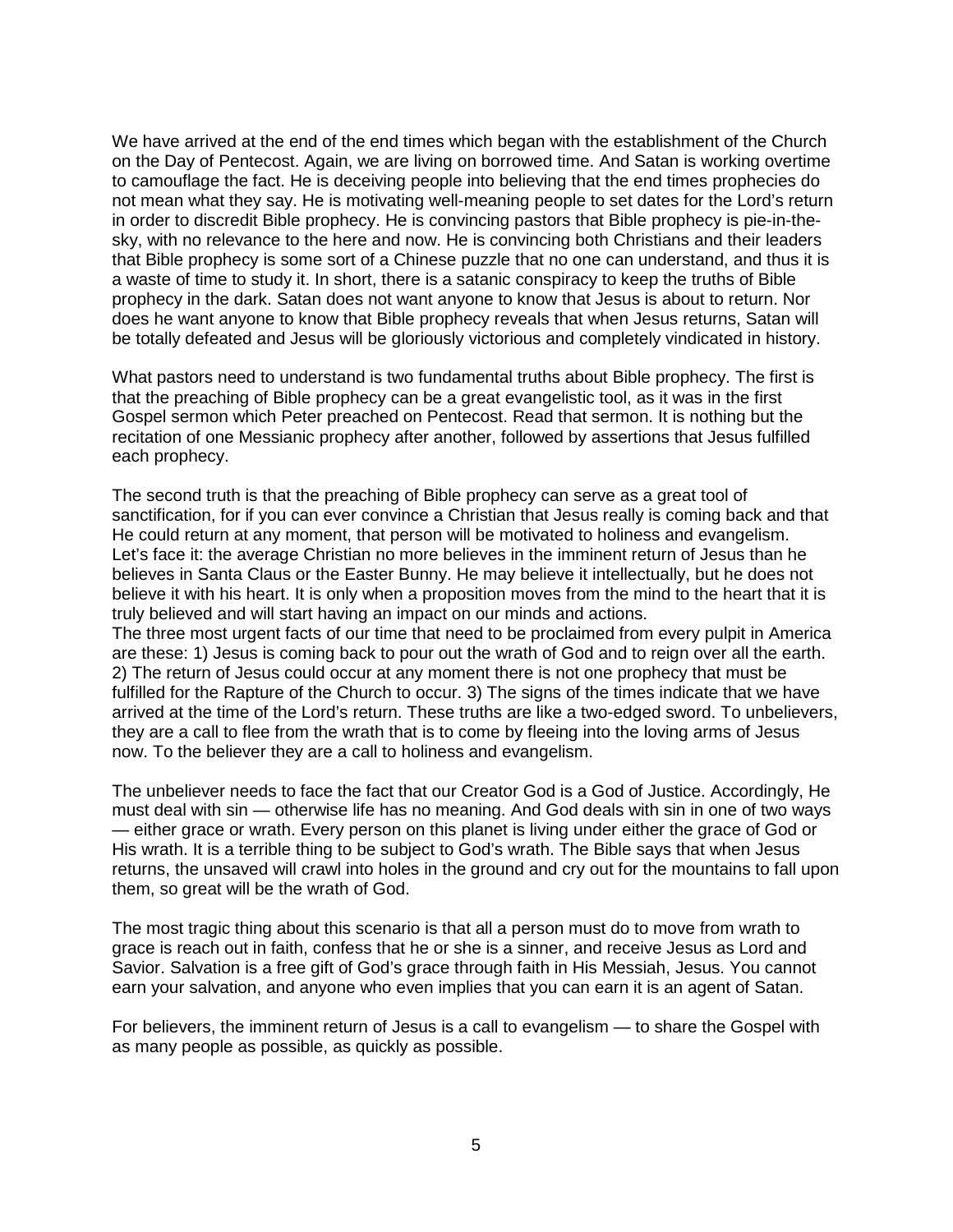The Lord's imminent return is also a call to believers to commit themselves to holiness. In practical terms, this means making Jesus the lord of everything in your life your money, your job, your food, your entertainment *everything.*

And for those pastors who argue that prophecy is pie-in-the-sky, with no practical relevance, I ask, "What could be more relevant than a message that propels unbelievers to Jesus and motivates believers to holiness and evangelism?" And that brings me to another point concerning pastors. It relates to the number one cop-out that pastors use for ignoring the teaching and preaching of God's Prophetic Word. It is often expressed in this manner: "I'm not Premillennial or Amillennial or Postmillennial - I'm Panmillennial because I believe it will all panout in the end."

Let me give you a translation of that comment. What the pastor is really saying is that he is too lazy to study prophecy to discover its truths, so he has decided to set aside one-third of God's Word and simply ignore it. And my friends that is tragic!

"Jesus is coming soon!" That's the promise given by the prophets of the Bible. It's a promise made to Jesus' disciples by angels on the very day He ascended into Heaven. And it is the last promise Jesus made in the last words He spoke on this earth when He appeared to the Apostle John on the island of Patmos some 65 years after His death and resurrection. That promise means all, or it means nothing at all. To the world, it means nothing. To the average Christian, it is something that has been consigned to the indefinite future. To a true believer, it means everything.

True believers yearn daily with all their hearts for the Lord's return. They share the Gospel at every opportunity, and they live with a commitment to holiness. And because they live with a yearning for the Lord's return, they will be candidates to receive a special Crown of Righteousness when they stand before the Lord on their day of judgment. Here's that promise in 2 Timothy 4: "I have fought the good fight, I have finished the course, I have kept the faith; in the future there is laid up for me the crown of righteousness, which the Lord, the righteous Judge, will award to me on that day; and not only to me, but also to all who have loved His appearing."

### **Part 2**

**Dr. Reagan:** Is there any hope for America? No! Our only hope is Jesus, and thus we have no hope, for we have rejected Him. We have turned our back on the very God who made us great and showered us with blessings. We have forgotten that God's Word teaches that "to those to whom much is given, much is expected." We have stubbornly set our course. We have determined to live as we please and not as God has dictated. We have chartered a course of self-destruction, and God is going to allow us to have our way. Many professing Christians have deceived themselves into believing that there is hope for our nation if we can only elect the right President or elect the right political party to control Congress. If that is your view, then you have set yourself up for certain disappointment.

I am neither a Republican nor a Democrat. I am a Monarchist because I have devoted my life to doing all I can to help prepare the way for the coming of the King of kings and Lord of lords who will reign in glory and majesty from Jerusalem and who will bring peace, righteousness and justice to this earth. Allow me to repeat my fundamental point for emphasis: *Our only hope is Jesus, and since we have turned our back on Him, we have no hope as a nation.*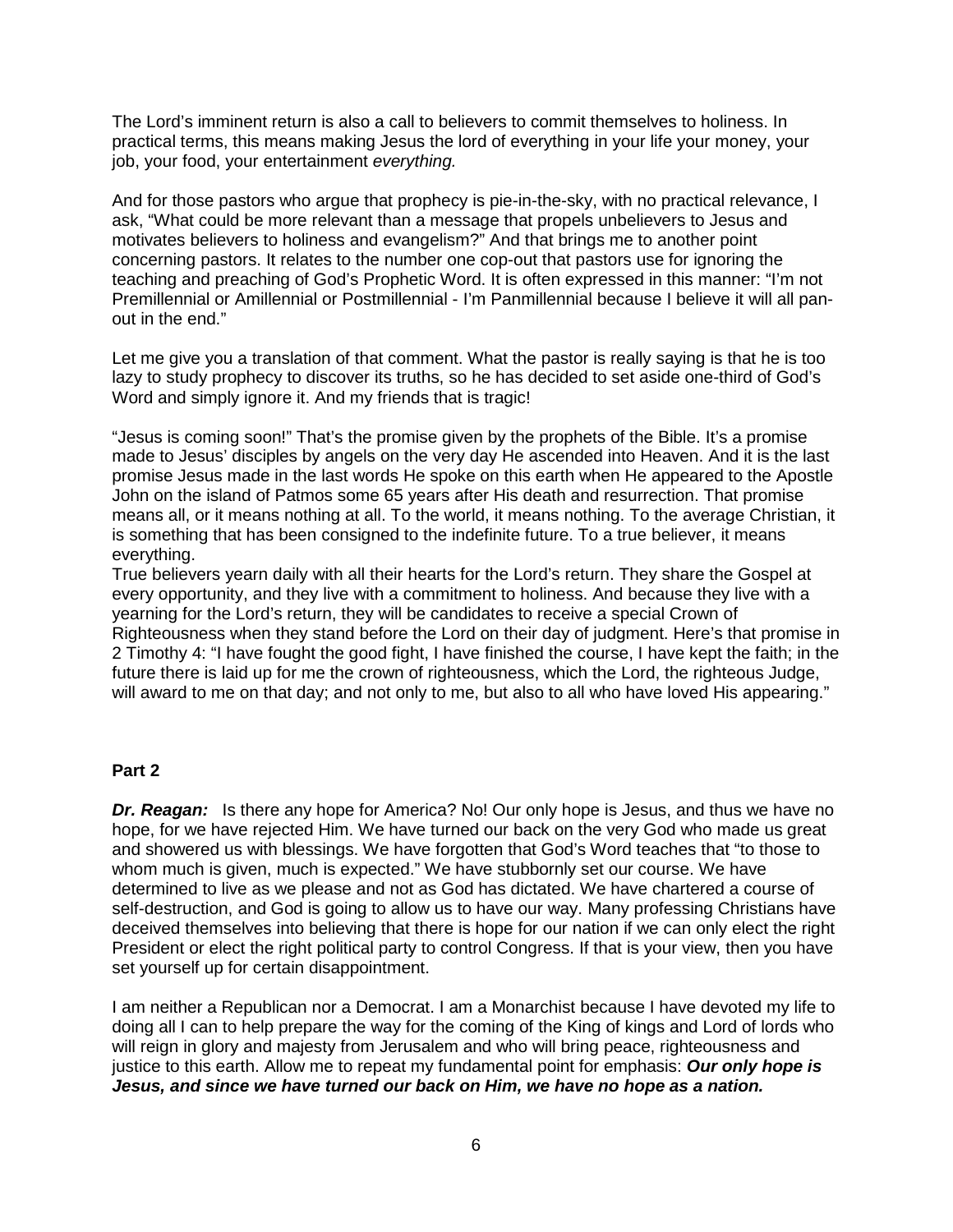But there is individual hope for those of us who know Jesus as our Lord and Savior. He has promised to walk with us through the fire and high water, comforting us in our sufferings and providing our needs. He will never forsake us.

We also have the incredible hope of the Rapture of the Church when true believers will be taken out of this world in the blinking of an eye to be with Jesus forever. And there is hope for those who will be left behind to face the terror of the pouring out of God's wrath, for even when God pours out His wrath, His major purpose is not to punish but to bring people to the end of themselves so that they will repent and be saved. Listen to these words from Isaiah:

"When the earth experiences God's judgments, the inhabitants of the world learn righteousness." My friends that's grace. Let us rejoice that our God is a God of grace. Otherwise, there would be no hope for any of us.

#### **Part 3**

*Dr. Reagan:* The urgency of the moment demands action — action on the part of all of us If you have never received Jesus as your personal Lord and Savior, I pray you will do so this moment. Time is short. Action is needed now. God has prolonged your life to this point because He does not wish that any should perish, but that all might be saved.

Perhaps you think you are already saved because you have been baptized or have become a member of a church or because you consider yourself to be a good person. None of these things will save your soul from Hell. Salvation is not a matter of religious rituals, or church membership or good works. It is a matter of relationship. Jesus said, "This is eternal life that they may know You, the only true God, and Jesus Christ whom You have sent."

Do you know Jesus as your Lord and Savior? Have you committed your life to Him? Are you trusting in Him or in your good works? To come to know Jesus personally and to be sealed by the Holy Spirit for salvation, you need to reach out to God in faith through a simple prayer like this one:

Dear Heavenly Father, I confess to you that I am a sinner and that I am sorry for my sins. I thank You for the salvation You have made possible through the sacrifice of Your Son. I accept Him as my Lord and Savior, and I welcome the indwelling power of your Holy Spirit. In Jesus' name, Amen.

Once you have prayed this prayer, seek out a Bible-believing church where God's Word is preached and where Jesus is held up as the only hope for this world. Make a public confession of your faith in Jesus and be baptized to manifest your commitment to Him and to symbolize your own death, burial and resurrection as a new person in Christ.

For those of you who have truly placed your faith in Jesus as your Lord and Savior, my plea is that you will get serious about reaching out to unbelievers with the message of the Lord's soon return. Time is short. Urgent action is needed.

I pray too that you will examine every aspect of your life to see where you have made compromises with the world — where you have grown comfortable with sin. The Holy Spirit is